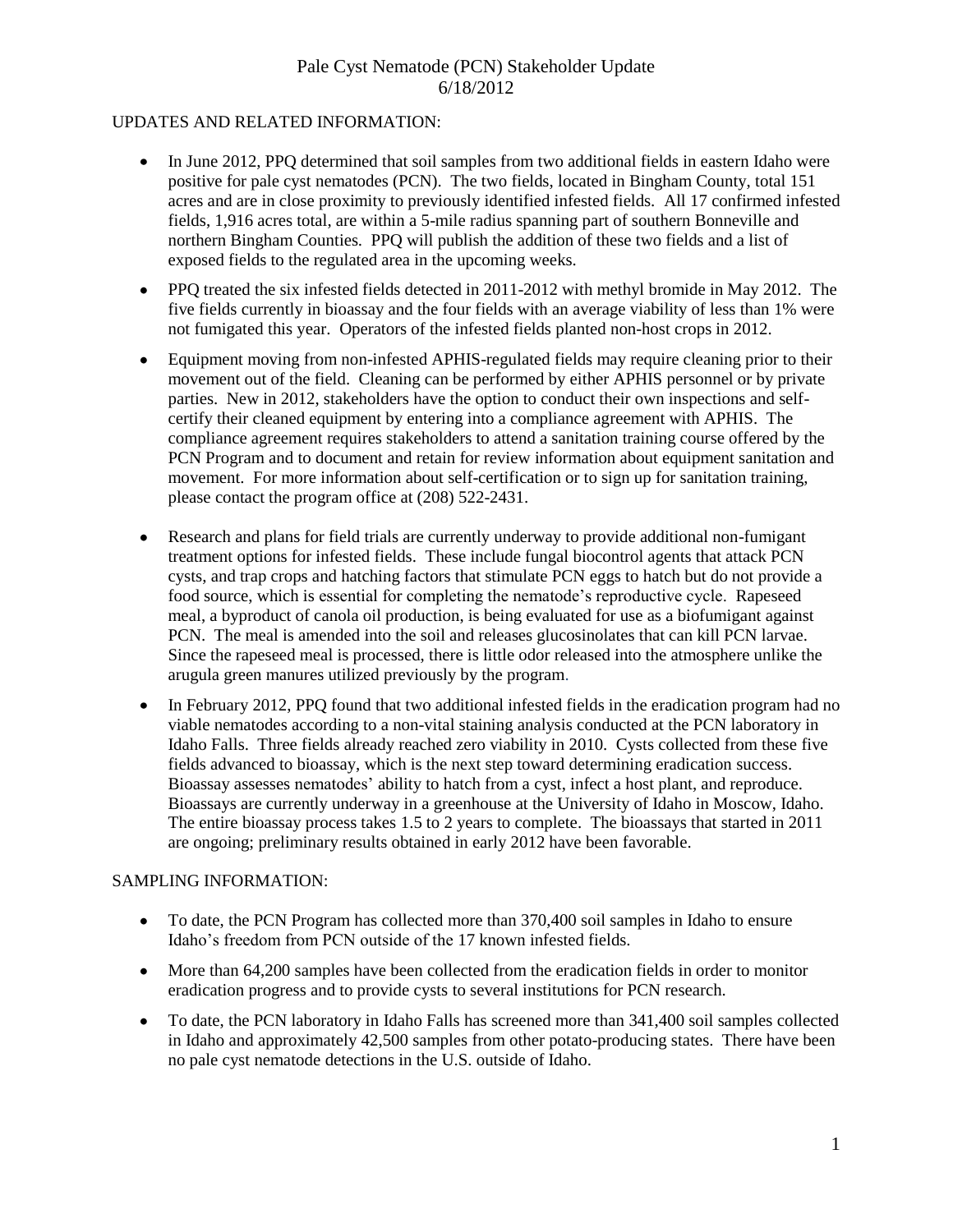- Since program inception, the viability of 696 cyst samples collected from infested fields has been analyzed before and after fumigation treatments. The average viability of PCN in the treated fields has declined by more than 99% since eradication treatments began.
- Since 2009, approximately 56,600 soil samples have been collected in support of the ISDA's  $\bullet$ post-regulation survey of fields deregulated by the USDA.
- At growers' and shippers' request, ISDA will sample fields in the summer and fall of 2012 that will grow potatoes in 2013 for export to Mexico. Fields must be sampled at least one week prior to planting and have negative PCN lab results to be eligible for export. Ideally, fields should be signed up and sampled the year before a potato crop is planted to ensure ample time for survey planning and lab processing. Contact the PCN Program office (208-522-2431) to make an export survey request.

#### PROGRAM CHRONOLOGY:

Infested field detections and regulatory response:

On April 19, 2006, officials of USDA's Animal and Plant Health Inspection Service (APHIS) and the Idaho State Department of Agriculture (ISDA) announced the detection of pale cyst nematode (PCN), *Globodera pallida*, a major pest of potato crops. This was the first detection of the pest in the United States. The nematode cysts were detected during a routine survey of tare soil at an ISDA grader facility in eastern Idaho. Subsequent 2006 surveying to determine the possible origin and distribution of the pest in Idaho confirmed seven PCN-positive fields, all located in close proximity, within Bingham and Bonneville Counties, Idaho. In response to the detection, Canada, Mexico and Korea shut off importation of potatoes from Idaho, while Japan cut off importation of potatoes from the entire U.S.

On August 28, 2006, the positive fields and an area surrounding the fields were placed under a Federal Domestic Quarantine Order and parallel State Rule establishing restrictions on planting and interstate/intrastate movement of certain regulated articles from/within Idaho in order to prevent the spread of PCN.

A trace of seed sources for the positive fields did not yield any evidence that seed was the source of infestation. Over 90% of the 2006 Idaho certified seed potato crop was surveyed and found negative for PCN. Other sources of introduction such as imported farm equipment, nursery stock, foreign flower bulbs, and other soil bearing items were investigated without providing any leads as to the origin of the infestation. As a result of the extensive surveying, negative test results and the regulatory actions of USDA and ISDA, Canada, Mexico, and Korea reopened their markets to Idaho potatoes with some restrictions. Japan allows potatoes from the U.S. except for Idaho, provided the product is not from Idaho seed.

On November 1, 2007 a Federal Interim Rule and Idaho State Rule went into effect, providing a framework for continued protection of Idaho and U.S. potato interests. In an effort to provide the best protection possible to the potato production and marketing system, the federal interim rule defined a regulated area in Bingham, Bonneville, and Jefferson Counties based on their associations with infested fields and production of a host crop within the past 10 years. Approximately 15,300 acres were added to the regulated area in response to the publication of the Interim Rule. Approximately 5,700 acres regulated by the Federal Order in August of 2006 were released from regulated status because they had no known association with the infested fields. Additionally, corn and small grain were removed from the list of regulated articles; peas and beans were added to the list of regulated articles.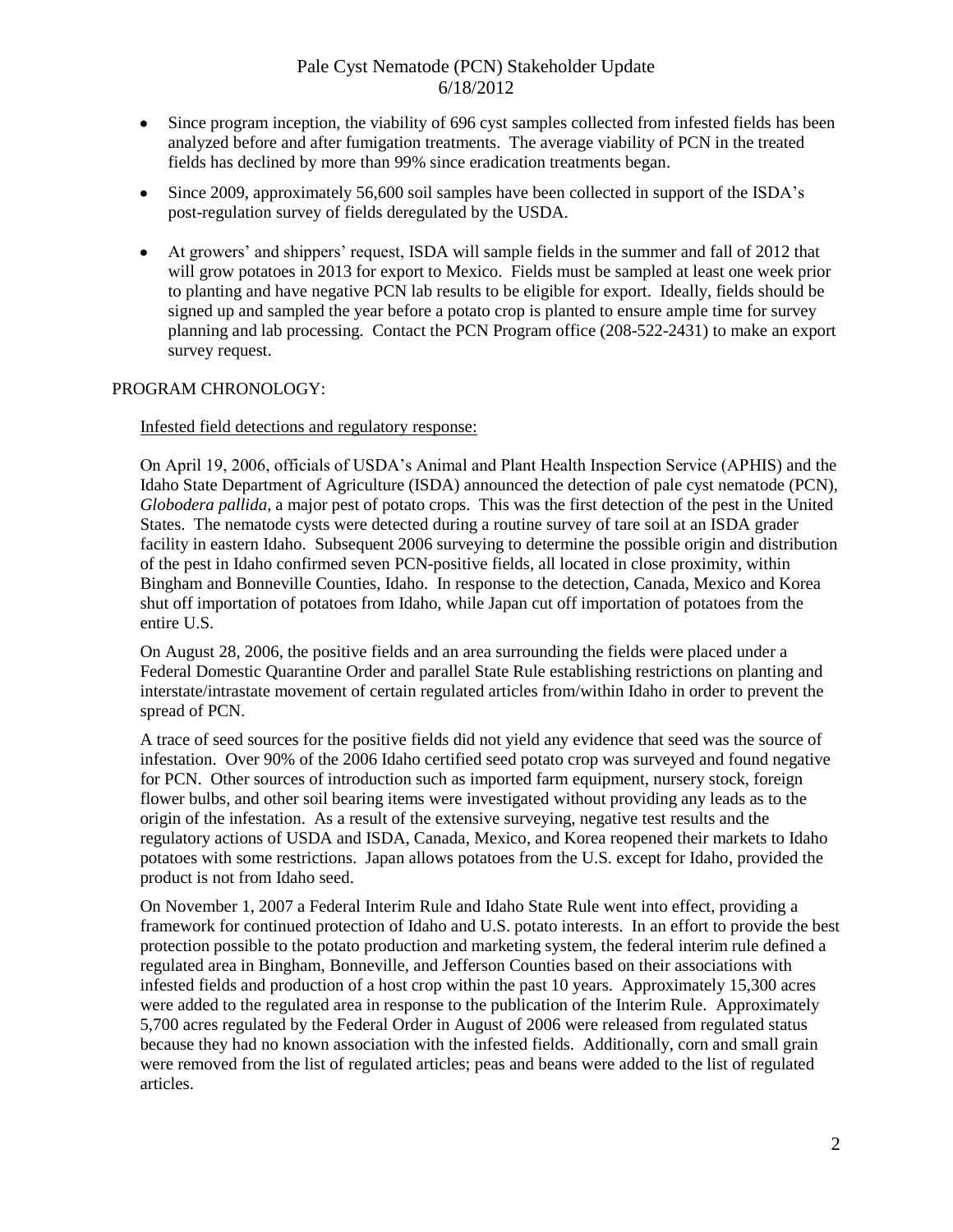On November 28, 2007, APHIS confirmed PCN in an additional field in Bingham County, Idaho as a result of continued intensive delimitation sampling. This find represented the 8<sup>th</sup> PCN-infested field found in Idaho. The field had been regulated since August 28, 2006 under the Federal Order, Interim Rule, and Idaho State Rules covering PCN in Idaho. The field is adjacent to two other infested fields. In response to discovering the  $8<sup>th</sup>$  infested field, approximately 267 acres of farmland in parts of Bingham and Bonneville Counties were added to the regulated area. These fields became regulated due to having been farmed by a common operator in the same year as the  $8<sup>th</sup>$  infested field and because they had at least one potato crop in the last ten years.

On December 11, 2008, APHIS confirmed PCN in another field located in Bingham County, Idaho as a result of continued intensive delimitation sampling. This find represented the  $9<sup>th</sup>$  PCN-infested field in the regulated area in Idaho and is in close proximity to the other infested fields. The field has been regulated since August 28, 2006 under the Federal Order, Interim Rule, and Idaho State Rules covering PCN in Idaho. In response to discovering the 9<sup>th</sup> infested field, approximately 4,800 acres of farmland in parts of Bingham and Bonneville Counties were added to the regulated area. These fields became regulated due to having been farmed by a common operator in the same year as the  $9<sup>th</sup>$ infested field and because they had at least one potato crop in the last ten years.

On April 29, 2009 APHIS published a Final Rule for PCN with three changes; 1) referring to the nematode of concern, *Globodera pallida*, by the common name "pale cyst nematode" rather than by the name "potato cyst nematode;" 2) allows the movement of *Phaseolus* species (beans) and *Pisum* species (peas) under the same conditions that apply to the movement of other crops to which soil is often attached; 3) requires that a protocol approved by the Administrator as sufficient to support removal of infested fields from quarantine, rather than a 3-year biosecurity protocol, be completed in order to remove an infested field from quarantine. The change specifying a protocol approved by the Administrator provides an opportunity to amend the requirements for removal of infested fields from quarantine in a more streamlined manner. PCN officials do not anticipate this change will have any negative effect on the quarantine removal program.

On March 18, 2011, APHIS confirmed PCN in an additional field located in Bonneville County. This find represented the  $10<sup>th</sup>$  PCN-infested field in Idaho. The 175-acre field is located about 1.5 miles from the nearest infested field. The detection was made in samples collected in 2010 as part of ongoing cooperative monitoring efforts by APHIS and the Idaho State Department of Agriculture (ISDA). In response to the  $10<sup>th</sup>$  field detection, approximately 6,500 acres in Bingham and Bonneville County became regulated due to having been farmed by a common operator in the same year as the 10<sup>th</sup> infested field and because they had at least one potato crop in the last ten years.

PPO confirmed an  $11<sup>th</sup>$  and  $12<sup>th</sup>$  PCN-infested field in Bonneville County, Idaho on August  $17<sup>th</sup>$ , and September  $16<sup>th</sup>$ , 2011, respectively. Prior to their detection, these two fields (150 and 42 acres each) were regulated due to their association with one or more infested fields in the past.

PPQ confirmed three new PCN-infested fields in February 2012; two located in Bingham County (54 and 120 acres each) and one in Bonneville County (114 acres). These fields were previously regulated due to their association with one or more infested fields in the past. Approximately 2,829 acres were added to the regulated area in response to these detections.

Successful survey, regulatory, and eradication activities since the initial detection in 2006 have facilitated some regulatory relief in Idaho while forwarding the program objectives of: preventing the spread of PCN, delimiting the current infestation of PCN, eradicating PCN, restoring lost potato markets, and maintaining existing potato markets.

Eradication treatments: